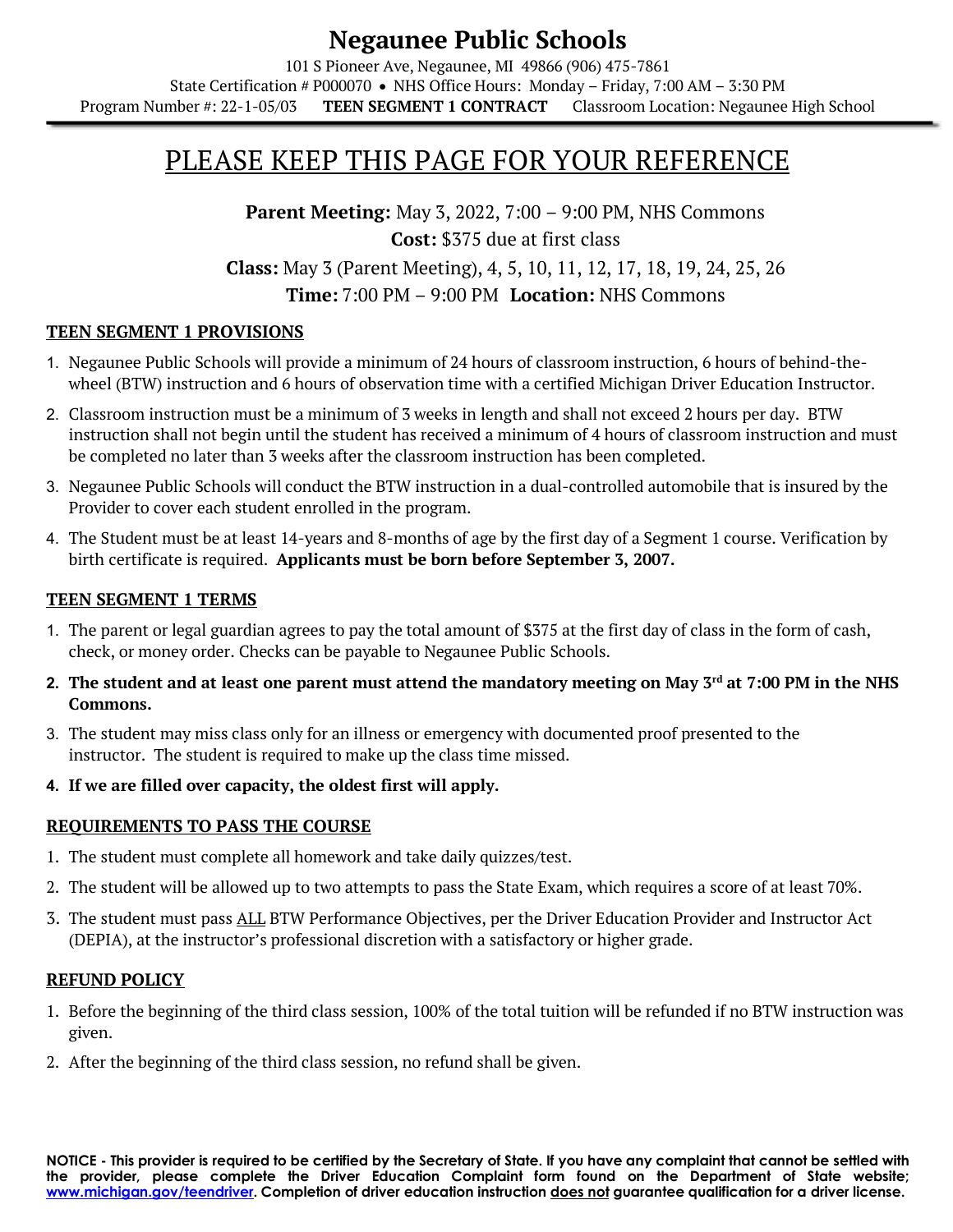## **Negaunee Public Schools**

101 S Pioneer Ave, Negaunee, MI 49866 (906) 475-7861 State Certification # P000070 • NHS Office Hours: Monday – Friday, 7:00 AM – 3:30 PM Program Number #: 22-1-05/03 **TEEN SEGMENT 1 CONTRACT** Classroom Location: Negaunee High School

### THIS FORM MUST BE TURNED IN AT THE NHS OFFICE NO LATER THAN

## FRIDAY, APRIL 29, 2022.

| Student: North Commission of the Commission of the Commission of the Commission of the Commission of the Commission of the Commission of the Commission of the Commission of the Commission of the Commission of the Commissio |                                                                                                                                                                                                                                                                                                                                                                                                                                     |             |
|--------------------------------------------------------------------------------------------------------------------------------------------------------------------------------------------------------------------------------|-------------------------------------------------------------------------------------------------------------------------------------------------------------------------------------------------------------------------------------------------------------------------------------------------------------------------------------------------------------------------------------------------------------------------------------|-------------|
| Last Name                                                                                                                                                                                                                      | First Name                                                                                                                                                                                                                                                                                                                                                                                                                          | Middle Name |
|                                                                                                                                                                                                                                |                                                                                                                                                                                                                                                                                                                                                                                                                                     |             |
|                                                                                                                                                                                                                                |                                                                                                                                                                                                                                                                                                                                                                                                                                     |             |
|                                                                                                                                                                                                                                |                                                                                                                                                                                                                                                                                                                                                                                                                                     |             |
|                                                                                                                                                                                                                                | Parent/Legal Guardian's email:<br><u>Darent/Legal Guardian's email:</u>                                                                                                                                                                                                                                                                                                                                                             |             |
|                                                                                                                                                                                                                                |                                                                                                                                                                                                                                                                                                                                                                                                                                     |             |
|                                                                                                                                                                                                                                | Emergency Contact: <u>and a series of the contract of the Phone:</u> Phone: Phone:                                                                                                                                                                                                                                                                                                                                                  |             |
| <b>BTW WAIVER</b>                                                                                                                                                                                                              | Section 33 (d) of the Driver Education Provider and Instructor Act requires that at least two students must be in a vehicle<br>during BTW instruction unless a parent waives this requirement in writing.<br>I, the Parent/Legal Guardian of the Student, waive this requirement. $\Box$<br>I understand that my son/daughter must still complete at least 6 hours of observation time as a passenger in a driver education vehicle |             |
| being driven by another driver education student.                                                                                                                                                                              |                                                                                                                                                                                                                                                                                                                                                                                                                                     |             |
|                                                                                                                                                                                                                                | Date: Student Signature: Student Signature: Student Signature: Student Signature: Student Signature: Student Signature: Student Signature: Student Signature: Student Signature: Student Signature: Student Signature: Student                                                                                                                                                                                                      |             |
|                                                                                                                                                                                                                                | Date: Parent/Legal Guardian Signature: 2008 - 2012 - 2022 - 2023 - 2024 - 2022 - 2023 - 2024 - 2022 - 2023 - 20                                                                                                                                                                                                                                                                                                                     |             |
| Date: Negaunee Public Schools by:                                                                                                                                                                                              | Signature of Designated Representative                                                                                                                                                                                                                                                                                                                                                                                              |             |

**NOTICE - This provider is required to be certified by the Secretary of State. If you have any complaint that cannot be settled with the provider, please complete the Driver Education Complaint form found on the Department of State website; www.michigan.gov/teendriver. Completion of driver education instruction does not guarantee qualification for a driver license.**